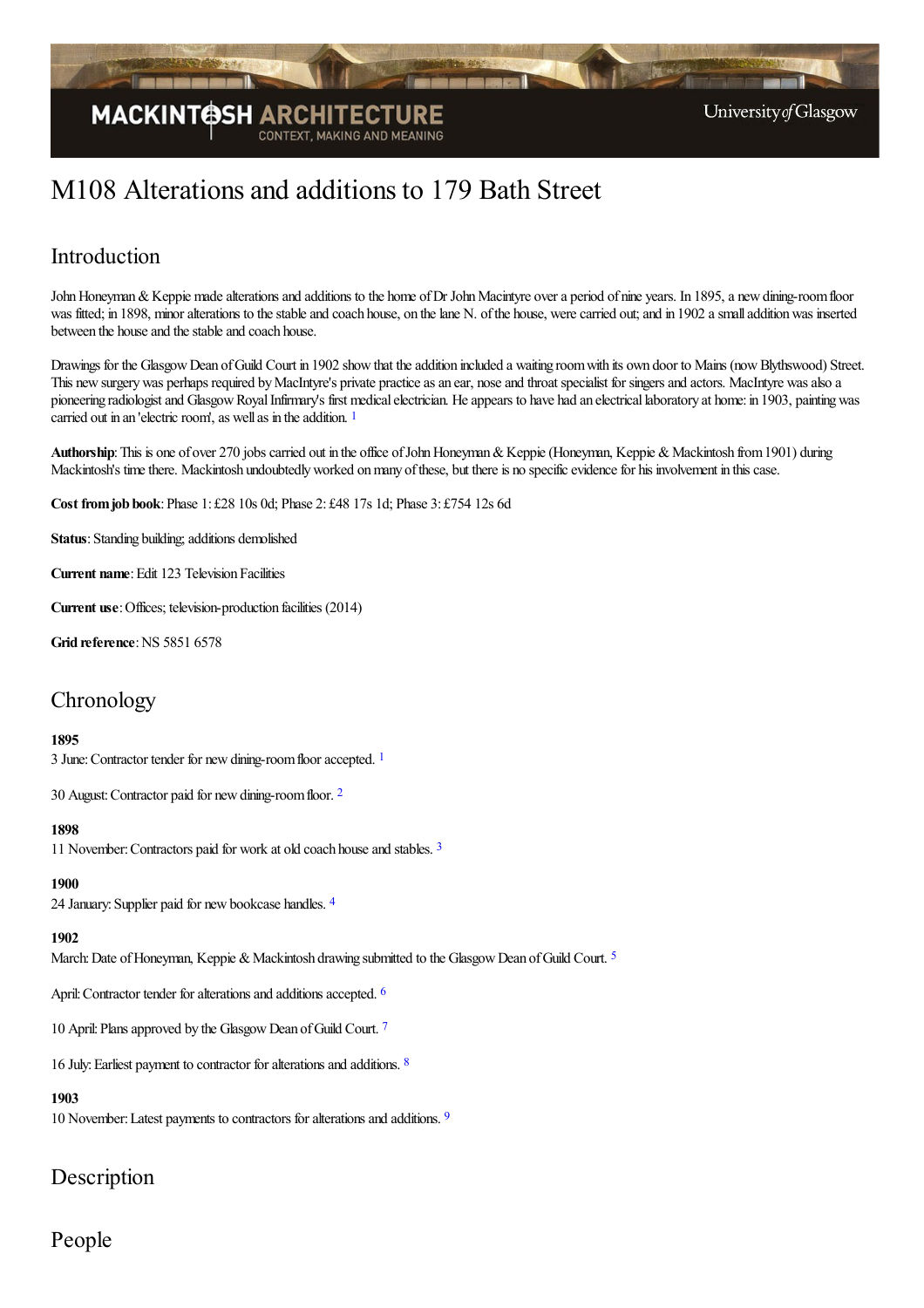#### **Clients:**

• Dr John Macintyre

#### **Contractors:**

- H. L. Anderson&Co.
- M. Campbell Duff & Sons
- Galbraith & Winton
- James Grant
- James Hutcheson
- Hutcheson & Grant
- R. A. McGilvrav
- Smith & Wellstood

## Job Book

The job books of Honeyman & Keppie (later Honeyman, Keppie & Mackintosh) are now held by The Hunterian, University of Glasgow and include four volumes related to the Mackintosh period. The books were used by the firm to keep a project-by-project, day-by-day record of contractors, suppliers and expenditure. The name of a project and/or client is usually at the top of the left-hand page, followed by information about tradesmen who tendered. The name ofthe measurer (quantity surveyor) is usually at thetop oftheright-hand page, followed by information about payments to contractorsand suppliers. All ofthe data for M108 is entered in the tables below.

Page numbering is not consistent in the job books. Sometimes a single number refers to a double-page spread and sometimes each page is individually numbered. Here, each image of a double-page spread is identified by the number given at the top of the left-hand page. (Images of all of the pages from the four job books can be found at Browse Job Books, Visit Book and Cash Book.)

The following information about M108 has been extracted from the job books:



#### **Client**: Dr John Macintyre

#### **Tenders**:

| Contractor        | <b>Type</b>                          | Address             | Date                | Value        | Accepted                        |
|-------------------|--------------------------------------|---------------------|---------------------|--------------|---------------------------------|
| Hutcheson & Grant | $\cdot$ $\cdot$<br><sub>10</sub> mer | no data in job book | no data in job book | £28 $10s$ 0d | ves<br>$(3 \text{ June } 1895)$ |

#### **Payments (trades):**

| Name              | <b>Type</b>                          | Payment out sum                                     |
|-------------------|--------------------------------------|-----------------------------------------------------|
| Hutcheson & Grant | $\cdot$ $\cdot$<br>10 <sub>mer</sub> | <b>Payment date: 30 August 1895</b><br>£28 $10s$ 0d |

### Phase 2: Alterations to stable and old coach house, 1898



**Client**: Dr John Macintyre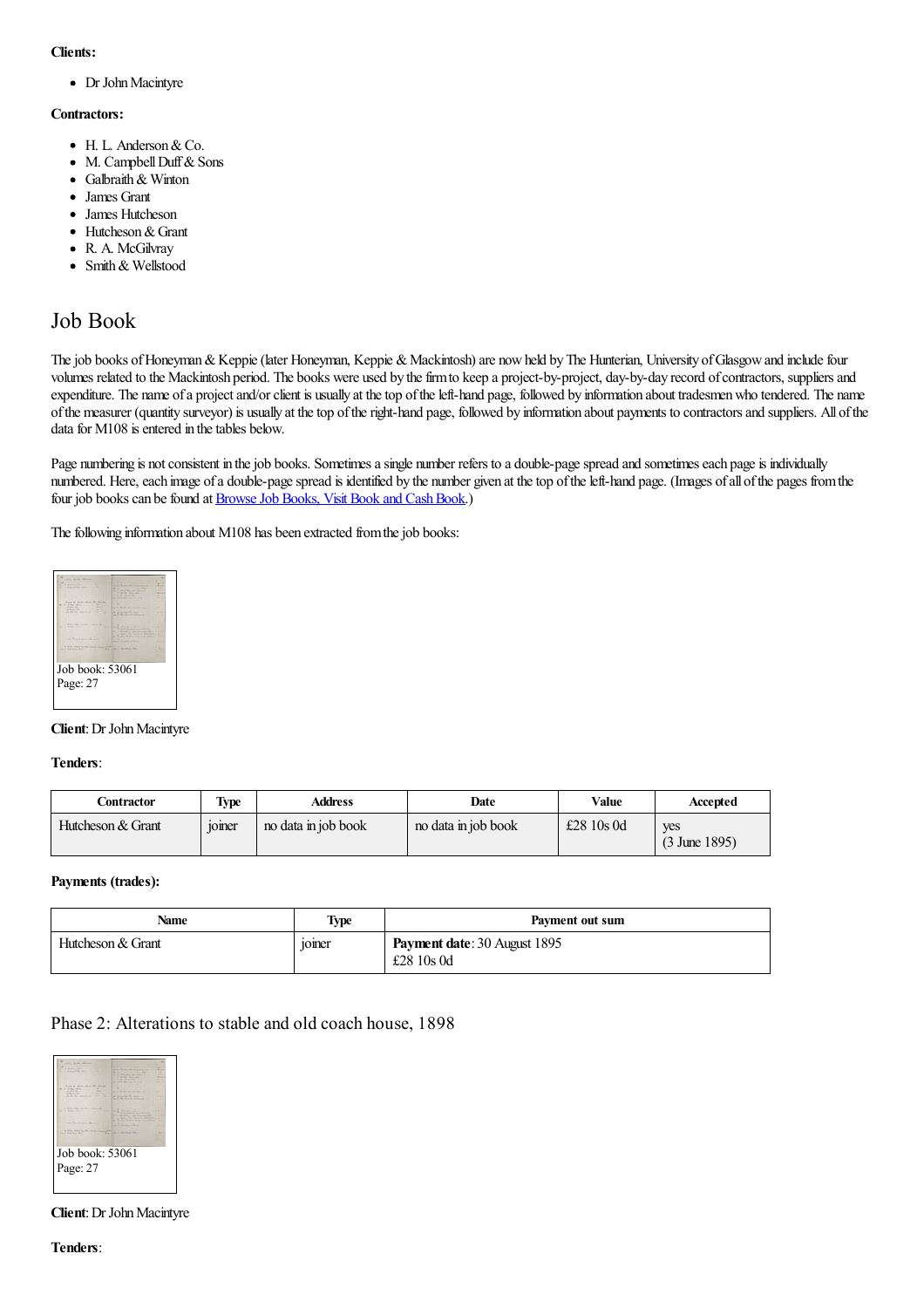| Contractor         | <b>Type</b> | Date | Value | Accepted |
|--------------------|-------------|------|-------|----------|
| Payments (trades): |             |      |       |          |

| <b>START START</b><br>rame<br>sum<br>.<br>$\sim$ $\sim$ $\sim$<br>. . |  |  |
|-----------------------------------------------------------------------|--|--|
|                                                                       |  |  |

#### **Payments (suppliers):**

| Name              | <b>Service</b>                        | Payment date     | Payment sum |
|-------------------|---------------------------------------|------------------|-------------|
| Smith & Wellstood | 'stove in Coach house'                | 1898             | £2 3s $7d$  |
| R. A. McGilvray   | 'plaster work at old coach house'     | 11 November 1898 | £1 17s $6d$ |
| Hutcheson & Grant | 'alterations at stable & coach house' | 11 November 1898 | £40 $0s$ 0d |
| James Hutcheson   | 'handles at surgery bookcases'        | 24 March 1900    | £4 16s 0d   |

## Phase 3: Alterations and additions, 1902–3



#### **Client**: Dr John Macintyre

### **Measurer:** M. Campbell Duff & Sons

#### **Tenders**:

| Contractor        | Type                | <b>Address</b>         | Date                | <b>Value</b>        | Accepted            |
|-------------------|---------------------|------------------------|---------------------|---------------------|---------------------|
| Ross & Morrison   | no data in job book | 9 Killermont Street    | no data in job book | £496 13s 4d         | m                   |
| Matthew Henderson | no data in job book | <b>Grant Street</b>    | no data in job book | £393 3s 7d          | no                  |
| James Grant       | no data in job book | <b>Pitt Street</b>     | no data in job book | £387 10s 0d         | yes<br>(April 1902) |
| James Morrison    | no data in job book | Polmadie               | no data in job book | £383 0s 0d          | m                   |
| Daniel McCallum   | no data in job book | <b>Bothwell Street</b> | no data in job book | no data in job book | m                   |

#### **Payments (trades):**

| Name        | Type                | Payment out sum                                                                                   |
|-------------|---------------------|---------------------------------------------------------------------------------------------------|
| James Grant | no data in job book | <b>First installment:</b> 16 July 1902<br><b>Final installment:</b> 10 March 1903<br>£700 4s 0d 1 |

### <span id="page-2-0"></span>**Payments (suppliers):**

| Name                   | <b>Service</b>                           | Payment date     | Payment sum |
|------------------------|------------------------------------------|------------------|-------------|
| Galbraith & Winton     | hearth & back of fireplace'.             | 10 November 1903 | £3 15s 0d   |
| H. L. Anderson $& Co.$ | 'painter work electric. Rm & additions'. | 10 November 1903 | £50 13s 6d  |

**Measurerfee payment**: £12 0s 0d (8 May [1904])

## Documents

# Images